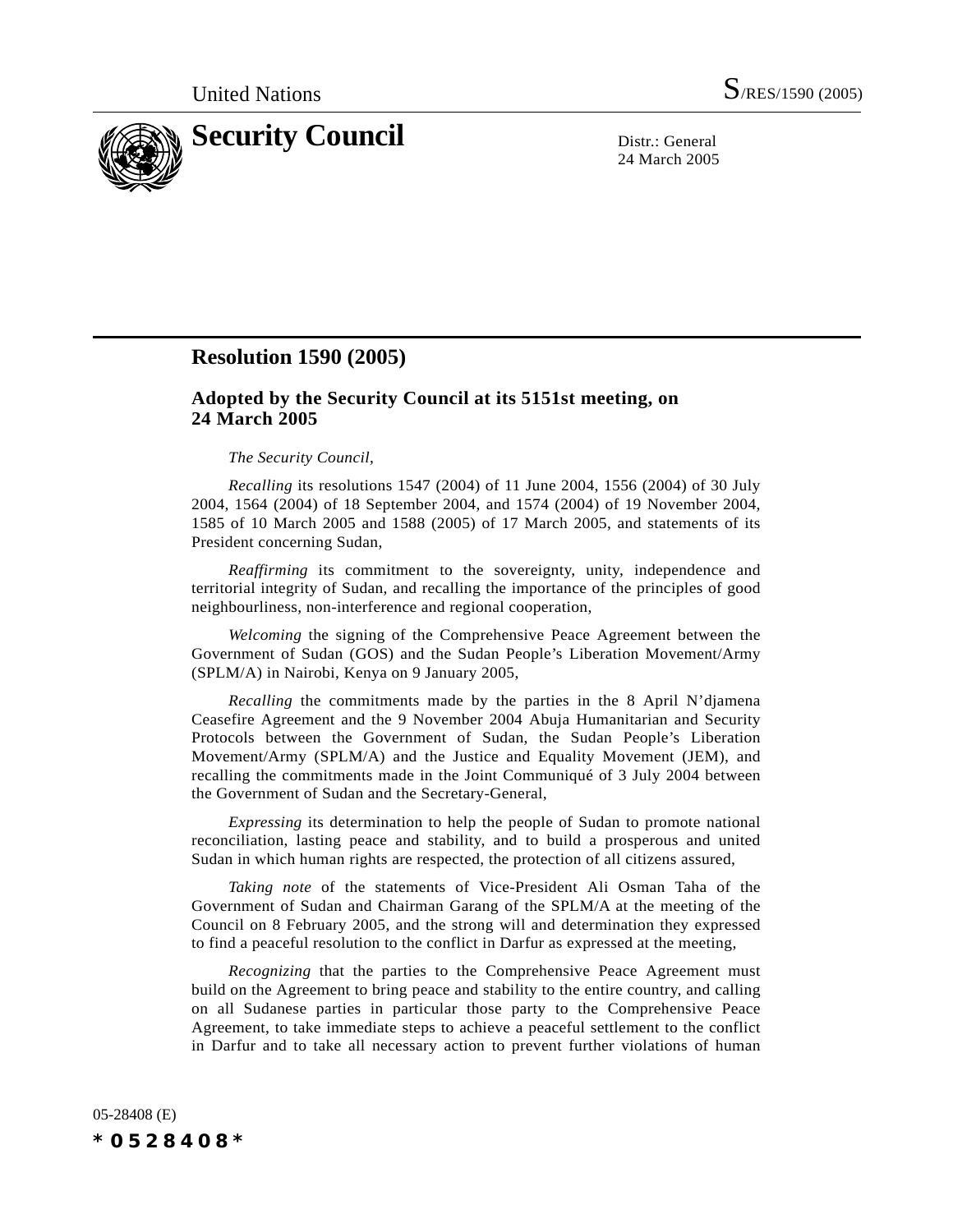rights and international humanitarian law and to put an end to impunity, including in the Darfur region,

*Expressing* its utmost concern over the dire consequences of the prolonged conflict for the civilian population in the Darfur region as well as throughout Sudan, in particular the increase in the number of refugees and internally displaced persons,

*Considering* that the voluntary and sustainable return of refugees and internally displaced persons will be a critical factor for the consolidation of the peace process,

*Expressing also* its deep concern for the security of humanitarian workers and their access to populations in need, including refugees, internally displaced persons and other war-affected populations,

*Condemning* the continued violations of the N'djamena Ceasefire Agreement of 8 April 2004 and the Abuja Protocols of 9 November 2004 by all sides in Darfur and the deterioration of the security situation and the negative impact this has had on humanitarian assistance efforts,

*Strongly condemning* all violations of human rights and international humanitarian law in the Darfur region, in particular the continuation of violence against civilians and sexual violence against women and girls since the adoption of resolution 1574 (2004), urging all parties to take necessary steps to prevent further violations, and expressing its determination to ensure that those responsible for all such violations are identified and brought to justice without delay,

*Recalling* the demands in resolutions 1556 (2004), 1564 (2004), and 1574 (2004), that all parties to the conflict in Darfur refrain from any violence against civilians and cooperate fully with the African Union Mission in Darfur,

*Commending* the efforts of the African Union, in particular its Chairman, acknowledging the progress made by the African Union in the deployment of an international protection force, police, and military observers, and calling on all member States to contribute generously and urgently to the African Union Mission in Darfur,

*Commending also* the efforts of the Intergovernmental Authority for Development (IGAD), in particular the Government of Kenya as Chair of the Subcommittee on Sudan,

*Reaffirming* its resolutions 1325 (2000) on women, peace, and security, 1379 (2001) and 1460 (2003) on children in armed conflicts, as well as resolutions 1265 (1999) and 1296 (2000) on the protection of civilians in armed conflicts and resolution 1502 (2003) on the protection of humanitarian and United Nations personnel,

*Welcoming* the efforts by the United Nations to sensitize United Nations personnel in the prevention and control of HIV/AIDS and other communicable diseases in all its established operations,

*Expressing* grave concern at the allegations of sexual exploitation and misconduct by United Nations personnel in United Nations established operations, and welcoming the Secretary-General's 9 February 2005 letter to the Council in this regard, affirming there will be a zero-tolerance policy of sexual exploitation and abuse of any kind in all United Nations peacekeeping missions,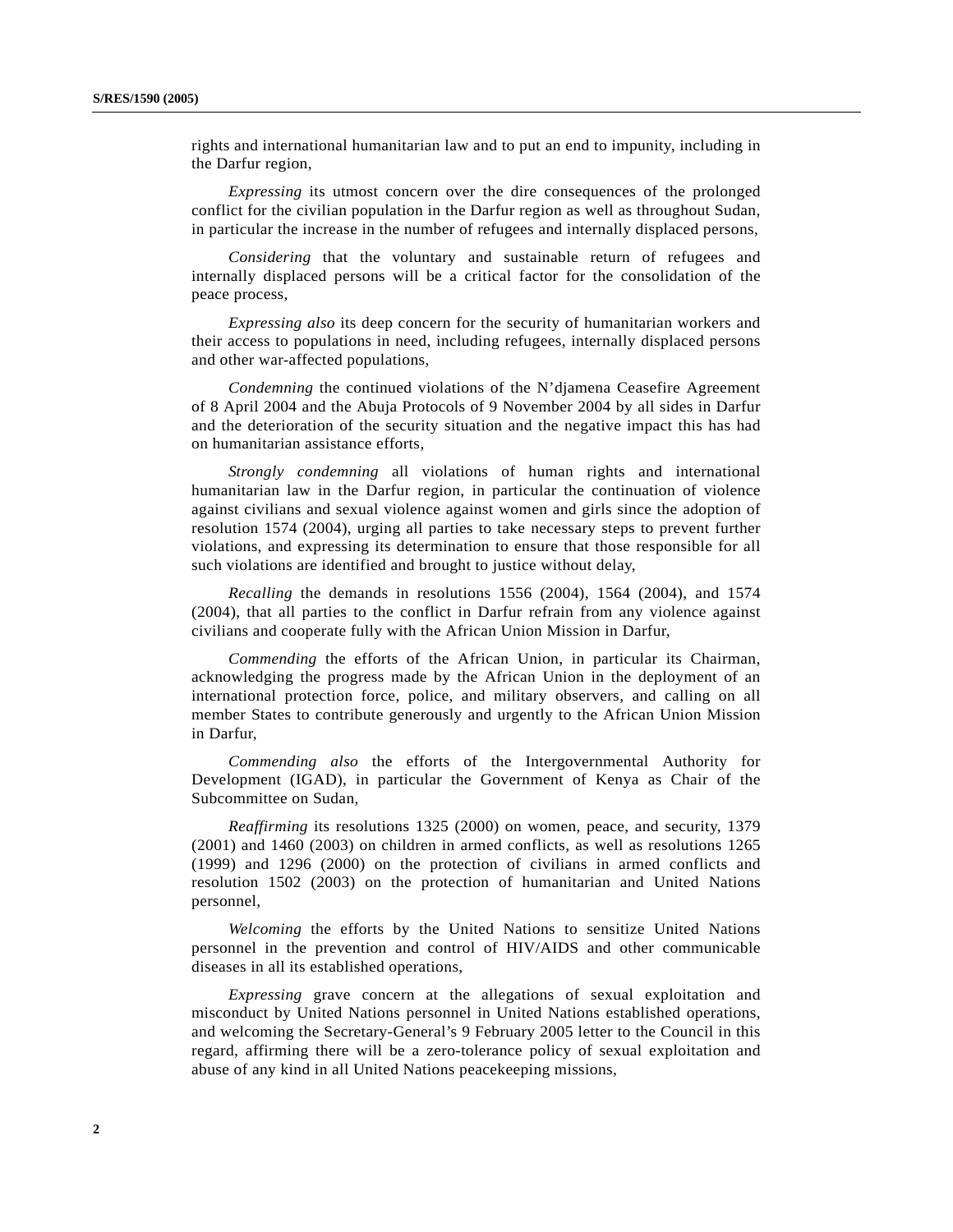*Recognizing* that international support for implementation of the Comprehensive Peace Agreement is critically important to its success, emphasizing that progress towards resolution of the conflict in Darfur would create conditions conducive for delivery of such assistance, and alarmed that the violence in Darfur nonetheless continues,

*Taking note* of the Secretary-General's reports of 31 January 2005 (S/2005/57 and Add.1), 4 February 2005 (S/2005/68), and 4 March 2005 (S/2005/140) as well as the report of 25 January 2005 of the International Commission of Inquiry (S/2005/60),

*Taking note* of the request of the parties to the Comprehensive Peace Agreement for the establishment of a peace support mission,

*Expressing appreciation* for the important contributions of the Standby High Readiness Brigade (SHIRBRIG) towards the planning, preparation, and initial deployment of a peacekeeping operation, as well as the preparatory work by the United Nations Advance Mission in Sudan,

*Determining* that the situation in Sudan continues to constitute a threat to international peace and security,

1. *Decides* to establish the United Nations Mission in Sudan (UNMIS) for an initial period of 6 months and further decides that UNMIS will consist of up to 10,000 military personnel and an appropriate civilian component including up to 715 civilian police personnel;

2. *Requests* that UNMIS closely and continuously liaise and coordinate at all levels with the African Union Mission in Sudan (AMIS) with a view towards expeditiously reinforcing the effort to foster peace in Darfur, especially with regard to the Abuja peace process and the African Union Mission in Sudan;

3. *Requests* the Secretary-General, through his Special Representative for Sudan, to coordinate all the activities of the United Nations system in Sudan, to mobilize resources and support from the international community for both immediate assistance and the long-term economic development of Sudan, and to facilitate coordination with other international actors, in particular the African Union and IGAD, of activities in support of the transitional process established by the Comprehensive Peace Agreement, and to provide good offices and political support for the efforts to resolve all ongoing conflicts in Sudan;

4. *Decides* that the mandate of UNMIS shall be the following:

(a) To support implementation of the Comprehensive Peace Agreement by performing the following tasks:

(i) To monitor and verify the implementation of the Ceasefire Agreement and to investigate violations;

(ii) To liaise with bilateral donors on the formation of Joint Integrated Units;

(iii) To observe and monitor movement of armed groups and redeployment of forces in the areas of UNMIS deployment in accordance with the Ceasefire Agreement;

(iv) To assist in the establishment of the disarmament, demobilization and reintegration programme as called for in the Comprehensive Peace Agreement,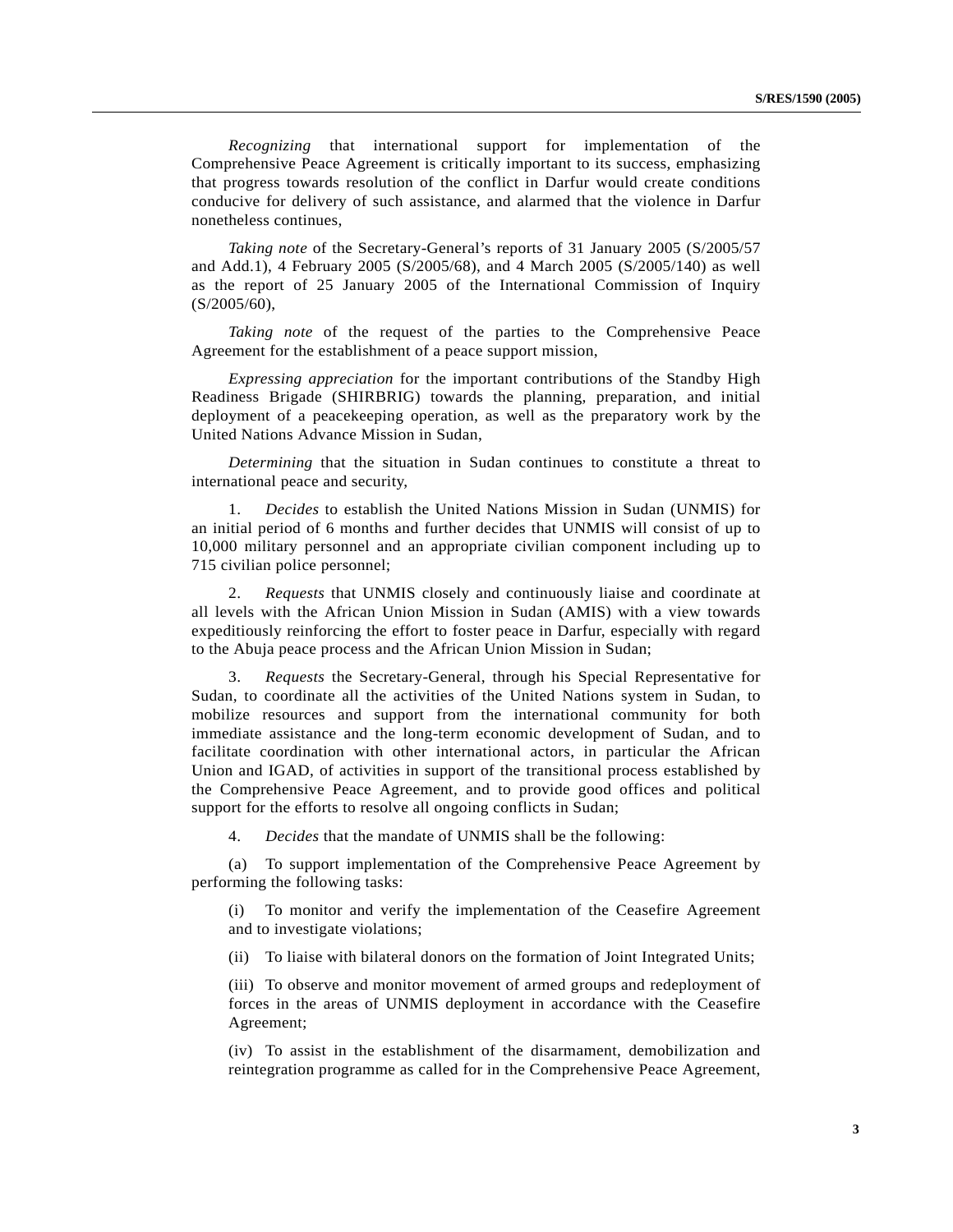with particular attention to the special needs of women and child combatants, and its implementation through voluntary disarmament and weapons collection and destruction;

(v) To assist the parties to the Comprehensive Peace Agreement in promoting understanding of the peace process and the role of UNMIS by means of an effective public information campaign, targeted at all sectors of society, in coordination with the African Union;

(vi) To assist the parties to the Comprehensive Peace Agreement, in addressing the need for a national inclusive approach, including the role of women, towards reconciliation and peacebuilding;

(vii) To assist the parties to the Comprehensive Peace Agreement, in coordination with bilateral and multilateral assistance programmes, in restructuring the police service in Sudan, consistent with democratic policing, to develop a police training and evaluation programme, and to otherwise assist in the training of civilian police;

(viii) To assist the parties to the Comprehensive Peace Agreement in promoting the rule of law, including an independent judiciary, and the protection of human rights of all people of Sudan through a comprehensive and coordinated strategy with the aim of combating impunity and contributing to long-term peace and stability and to assist the parties to the Comprehensive Peace Agreement to develop and consolidate the national legal framework;

(ix) To ensure an adequate human rights presence, capacity, and expertise within UNMIS to carry out human rights promotion, civilian protection, and monitoring activities;

(x) To provide guidance and technical assistance to the parties to the Comprehensive Peace Agreement, in cooperation with other international actors, to support the preparations for and conduct of elections and referenda provided for by the Comprehensive Peace Agreement;

(b) To facilitate and coordinate, within its capabilities and in its areas of deployment, the voluntary return of refugees and internally displaced persons, and humanitarian assistance, inter alia, by helping to establish the necessary security conditions;

(c) To assist the parties to the Comprehensive Peace Agreement in cooperation with other international partners in the mine action sector, by providing humanitarian demining assistance, technical advice, and coordination;

(d) To contribute towards international efforts to protect and promote human rights in Sudan, as well as to coordinate international efforts towards the protection of civilians with particular attention to vulnerable groups including internally displaced persons, returning refugees, and women and children, within UNMIS's capabilities and in close cooperation with other United Nations agencies, related organizations, and non-governmental organizations;

5. *Requests* the Secretary-General to report to the Council within 30 days on options for how UNMIS can reinforce the effort to foster peace in Darfur through appropriate assistance to AMIS, including logistical support and technical assistance, and to identify ways in liaison with the AU to utilize UNMIS's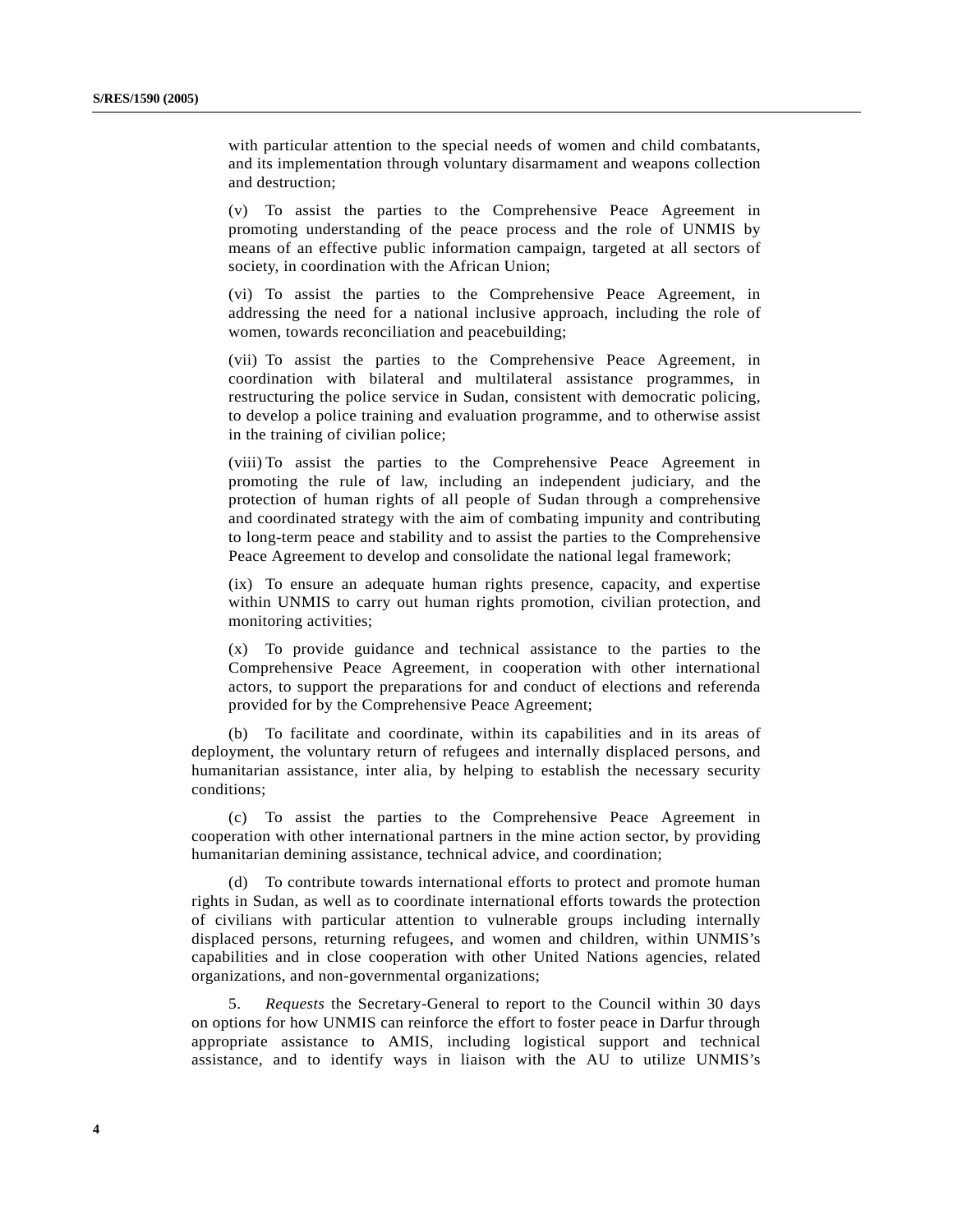resources, particularly logistical and operations support elements, as well as reserve capacity towards this end;

6. *Calls upon* all parties to cooperate fully in the deployment and operations of UNMIS, in particular by guaranteeing the safety, security and freedom of movement of United Nations personnel as well as associated personnel throughout the territory of Sudan;

7. *Emphasizes* that there can be no military solution to the conflict in Darfur, and calls upon the Government of Sudan and the rebel groups, particularly the Justice and Equality Movement and the Sudanese Liberation Army/Movement to resume the Abuja talks rapidly without preconditions and negotiate in good faith to speedily reach agreement, and urges the parties to the Comprehensive Peace Agreement to play an active and constructive role in support of the Abuja talks and take immediate steps to support a peaceful settlement to the conflict in Darfur;

8. *Calls upon* all Member States to ensure the free, unhindered and expeditious movement to Sudan of all personnel, as well as equipment, provisions, supplies and other goods, including vehicles and spare parts, which are for the exclusive and official use of UNMIS;

9. *Calls upon* all parties to ensure, in accordance with relevant provisions of international law, the full, safe and unhindered access of relief personnel to all those in need and delivery of humanitarian assistance, in particular to internally displaced persons and refugees;

10. *Requests* that the Secretary-General transfer all functions performed by the special political mission in Sudan (UNAMIS) to UNMIS, together with staff and logistics of the office as appropriate, on the date when UNMIS is established, and to ensure a seamless transition between the United Nations and existing monitoring missions, namely the Verification Monitoring Team, the Joint Monitoring Mission, and the Civilian Protection Monitoring Team;

11. *Requests* the Secretary-General to keep the Council regularly informed of the progress in implementing the Comprehensive Peace Agreement, respect for the ceasefire, and the implementation of the mandate of UNMIS, including a review of the troop level, with a view to its adjusted reduction, taking account of the progress made on the ground and the tasks remaining to be accomplished and to report to the Council in this regard every three months;

12. *Requests* that the Secretary-General continue to report on a monthly basis on the situation in Darfur;

13. *Urges* the Joint Assessment Mission of the United Nations, the World Bank, and the parties, in association with other bilateral and multilateral donors, to continue their efforts to prepare for the rapid delivery of an assistance package for the reconstruction and economic development of Sudan, including official development assistance and trade access, to be implemented once implementation of the Comprehensive Peace Agreement begins, and welcomes the initiative of the Government of Norway to convene an international donors' conference for the reconstruction and economic development of Sudan, and urges the international community accordingly to donate generously, including to address the needs of internally displaced persons and refugees;